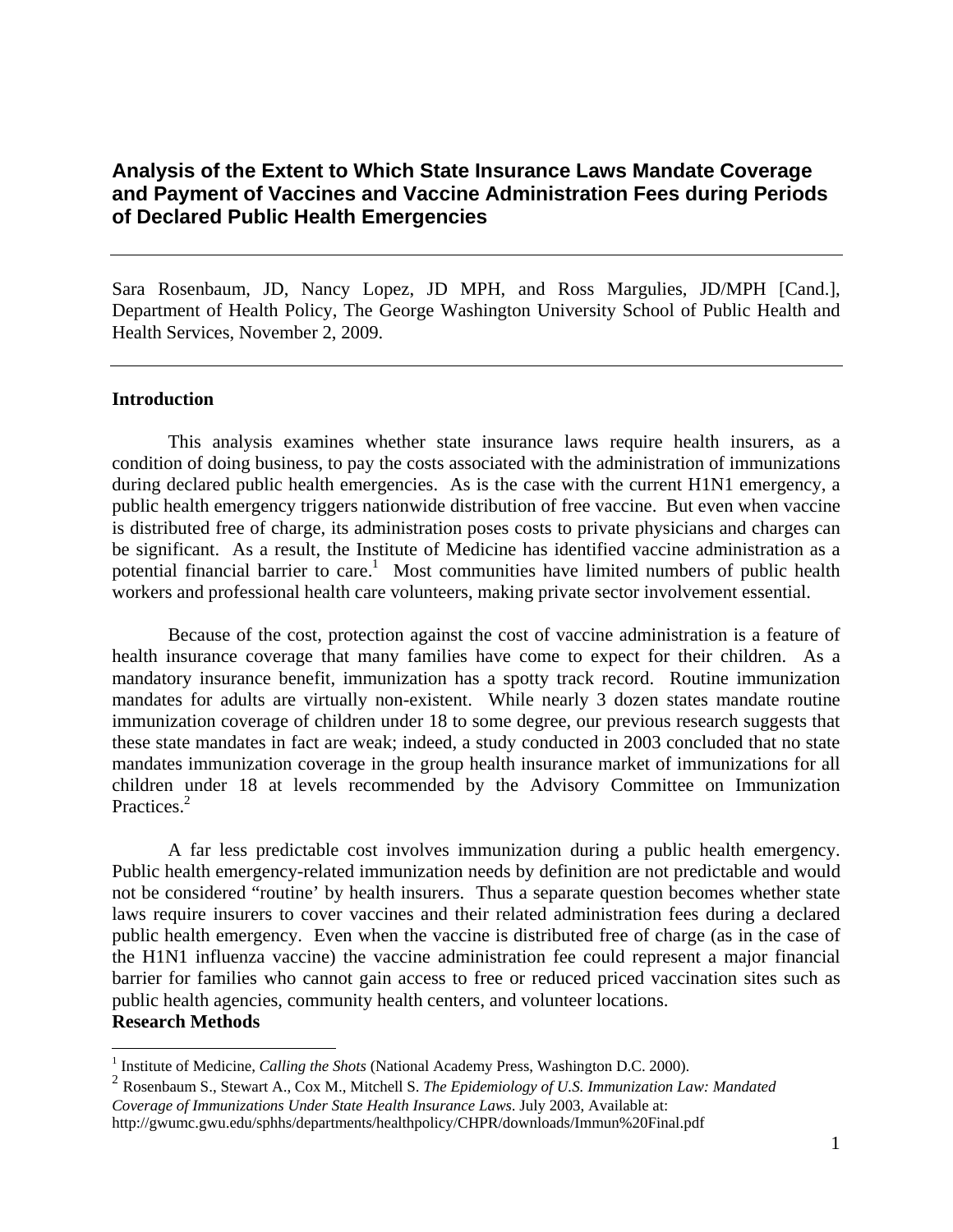Data collected for this study included state health insurance statutes and regulations; a review of state insurance department websites also was conducted. The review specifically focused on (a) statutory provisions mandating coverage of immunization administration services during a declared public health emergency.

For the purposes of this research, "state" was defined to include the 50 states and the District of Columbia. "Statutory provision" was defined as a statute from the insurance code or regulation from the state's department of insurance or annotated codes. Mandated coverage of immunization administration entailed any express requirements addressing administration payment of one or more vaccines. "Vaccine" was defined as any ACIP recommended vaccine with a specific focus on influenza and H1N1 vaccines.

Collection of these statutory provisions was compiled via internet research of the following websites: each individual state's Department of Insurance; and legal searches of state's insurance, administrative and annotated codes from Westlaw. Key words used were: "vaccine!", "immuniz!", "emergency", and "influenza".

 From the research, a summary table was created (see Table 1) compressing all the data into a chart addressing queries of payment and coverage of administration of vaccines during periods of public health emergencies for adults and children:

Each state received the following coding:

- 0 points if the state is silent or prohibits payment and coverage of vaccine administration costs during periods of public health emergencies.
- 1 point if the state had laws mandating payment and coverage of vaccine administration costs during periods of public health emergencies.

## **Findings**

No state insurance laws address coverage and payment of vaccines and their administration during periods of declared public health emergencies. Although 32 states and the District of Columbia (Table 1) do maintain some level of pediatric immunization mandate, the mandates are, as our previous research has shown, so weak as to leave all states without mandatory coverage of routine immunizations for children under 18. Furthermore, because immunization mandates relate to routine immunization, an insurer would be acting lawfully in our view were it to refuse to pay the administration fee for a vaccine that was administered as a result of a public health emergency, which by definition is not routine.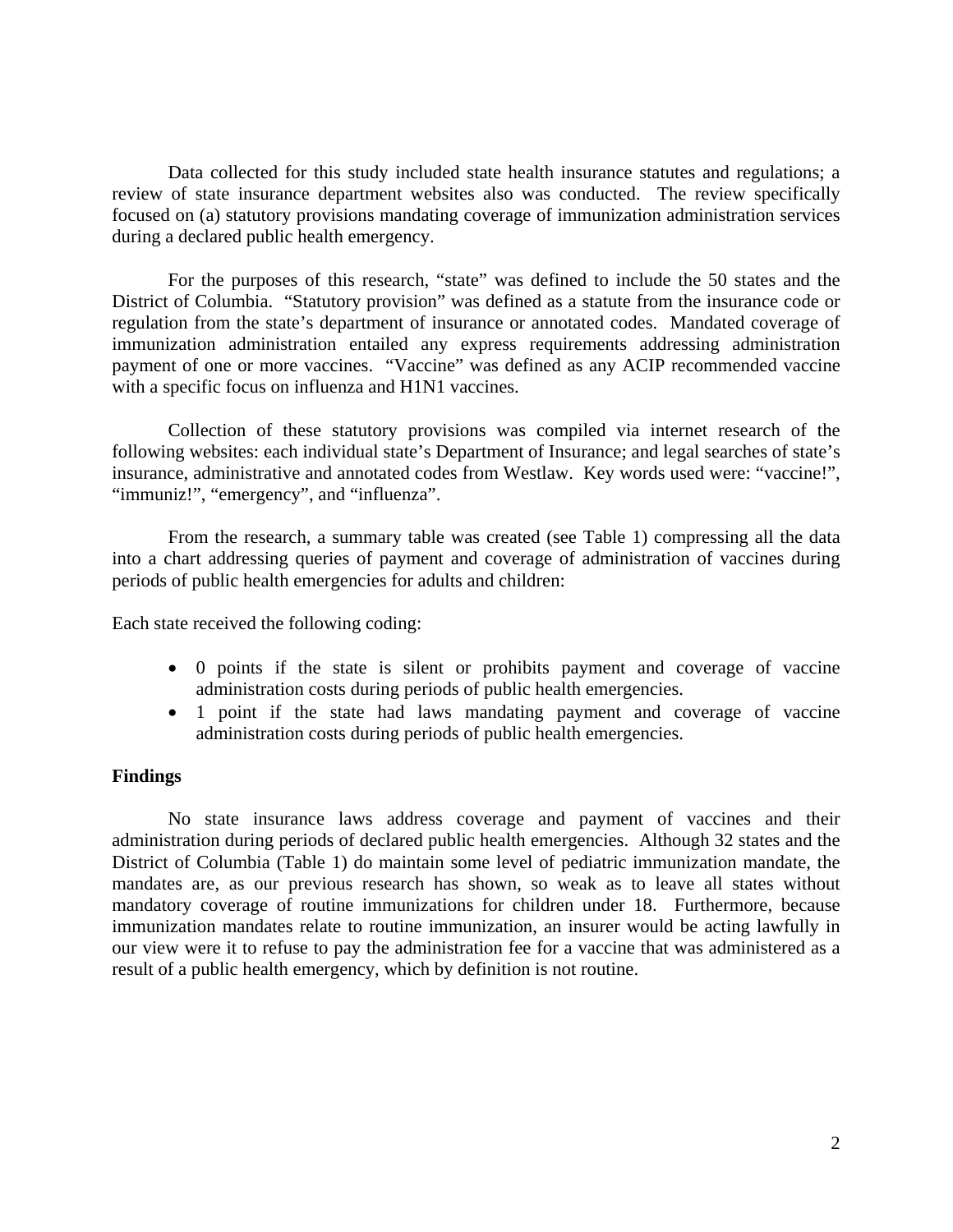## **Discussion**

 $\overline{a}$ 

During a declared public health emergency, vaccines presumably would be distributed free of charge by the federal government. But the cost of vaccine administration is considerable, and assuring full population immunization necessitates not only public health workers and volunteers, but also private health care professionals and entities. To date no state mandates coverage of vaccine administration fees during public health emergencies as a basic aspect of public health preparedness, thereby raising questions of how accessible private sector immunization services would be, particularly for larger families.

States might pursue two avenues for assuring individuals and families help with the cost of vaccine administration. One approach might be enactment of an insurance coverage mandate that requires insurers operating in both the individual and group health insurance markets to cover and pay for vaccine administration fees during periods of declared public health emergencies, when the vaccines themselves have been distributed on a nationwide basis.

An alternative approach would be to assess a modest "public health safety" fee assessed against both employers and insurers selling products in the individual and group health markets, which in turn could be used to create a specific fund to underwrite vaccine administration costs whether furnished in public settings or by private health care providers.

Either approach would provide critical financing to help defray the cost of vaccine administration during public health emergencies. The benefit of an insurance mandate is that it would utilize standard insurance claims payment methods for assuring payment to participating providers. Insurers could trigger their claims payment system once a public health emergency is declared, allowing providers whether in- or out-of-network to submit vaccine administration claims on members' behalf, using specially designed claims forms.

The benefit of the latter approach is that it would eliminate insurance administration complexities while assuring that, because of its structure as a public health preparedness statute rather than as an insurance product mandate, the financing mechanism would reach not only insurance products sold to employers in the group market but also employers who self insure and purchase only administered products, thereby exempting their plans from the reach of state insurance laws.<sup>3</sup> Such a fee could be paid directly to a state public health agency, which in turn could allot funds back to physicians, health care professionals, mass immunization entities and other health care providers in the private sector who acquire and furnish immunization services and who agree to applicable payment conditions such as the elimination of point-of-service charges and acceptance of payment under such a program as payment in full.

<sup>3</sup> New York State Conference of Blue Cross & Blue Shield Plans v. Travelers Ins. Co. 514 U.S. 645 (1995)**;** De Buono v. NYSA-ILA Medical and Clinical Services Fund 520 U.S. 806